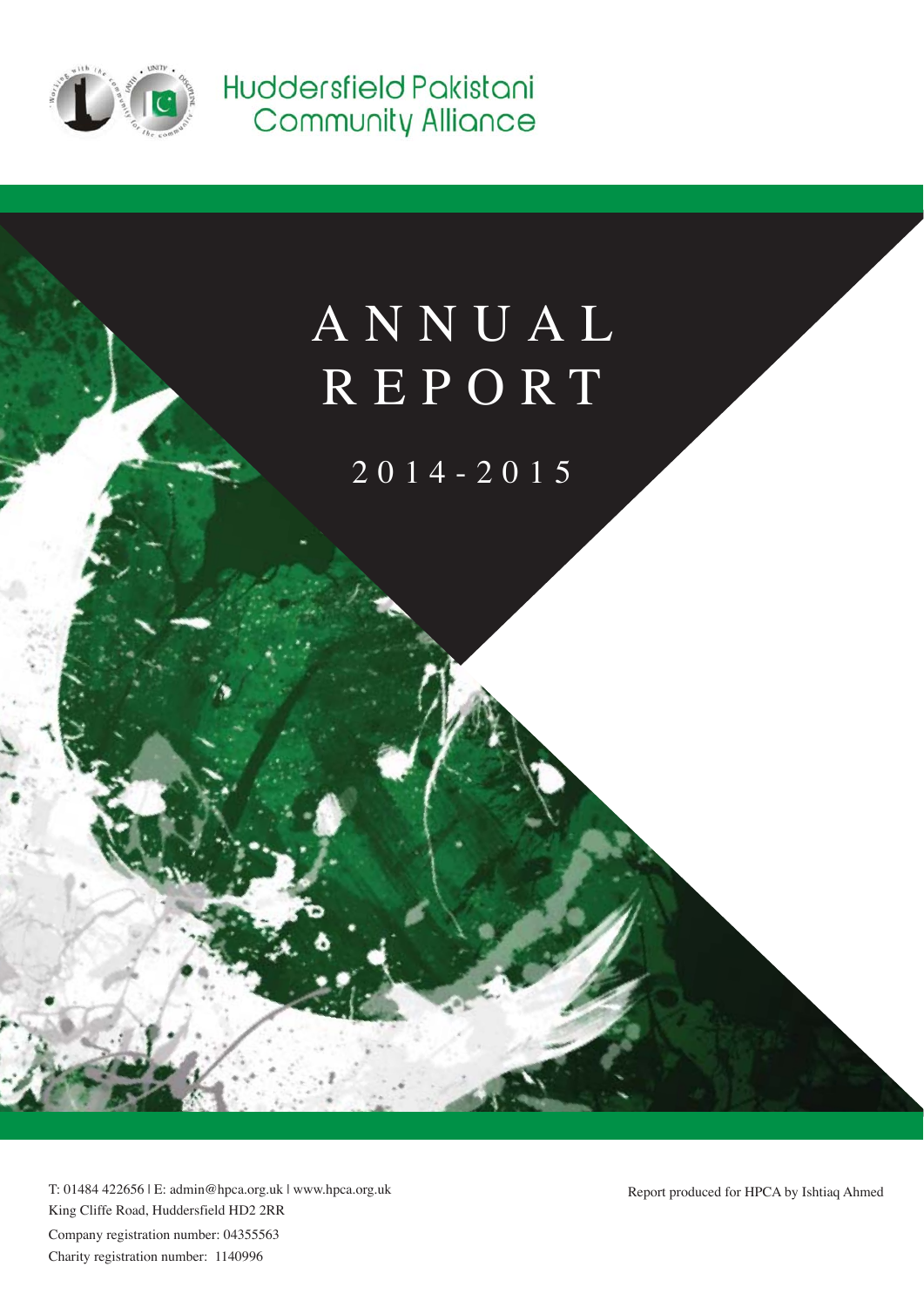# HPCA MANAGEMENT COMMITTEE:

#### **Registered Directors:**

Shazad Hussain-Chairperson Amar Usman Ali (Treasurer) Shazia Rani Aasma Akhtar - (Resigned 06.06.2014) Mohammed Yaseen - (Resigned 07.07.23014)

#### **Additional Committee members:**

Azherlatif - Youth Lead Khairunnisa Bi - Vice Chair Yasif Saleem Atia Bano Adil Hussain Tara Sharif Shagfuta Amjad

#### **Staff:**

Sofia Buncy - Development worker Mumtaz Ali - Development Officer. Aadil Yousaf

#### **Sessional youth support staff:**

Fozia Latif Ayesha Javed Adil Yousaf Ayesha Rafiq Mohammed Yaseen

#### **Partnership agencies:**

Kirklees Council: Children & Adult Services: Integrated Youth Support Service Muslim Hands British Army Forward Thinking North Huddersfield Trust School Kirklees Local TV New Hall Prison West Yorkshire Probation Services West Yorkshire Police. QED-UK Khidmat Centre, Bradford. Third Sector Leaders. Ravensthorpe Community Centre Kirklees Libraries and Museum City of Sanctuary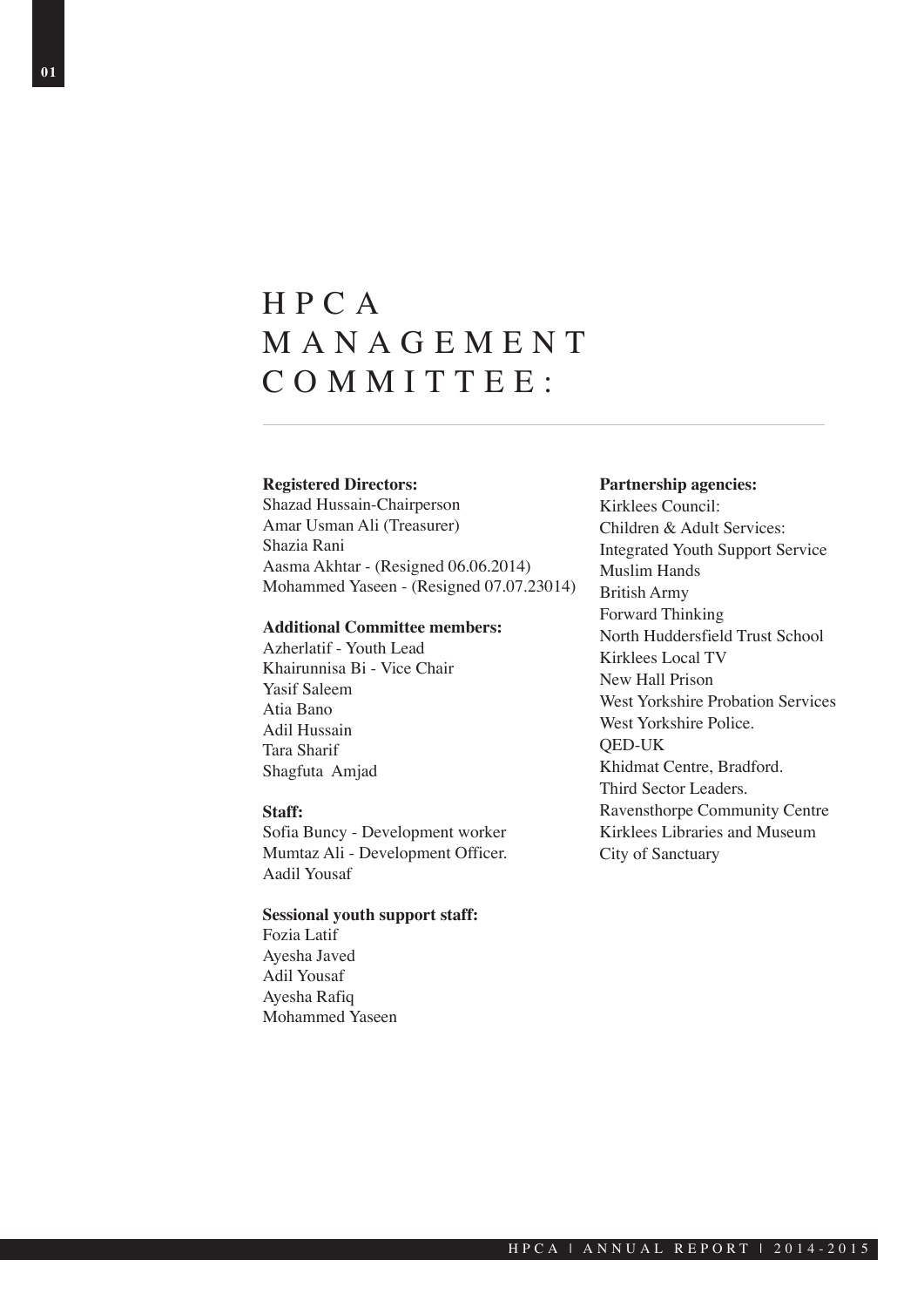# CHAIRPERSON'S FOREWORD

*foreword* In keeping with its tradition, HPCA continues to push ahead with ground breaking work for the benefit of the community. This year very much has been about consolidation and planning for the future. Our youth provision continues to thrive and excel in Thornton Lodge and Birkby neighbourhoods. The demand for the youth provision in Birkby has increased substantially and planes are afoot for an additional session per week. The first phase of the Prison rehabilitation support project for Muslim women was successfully completed and a comprehensive report based in its findings was published and launched at the turn of the new financial year. The report was well received by the major stakeholders and by the local and national media. We are grateful to Muslim Hands for having the foresight and courage to envisage and financially support the project. Based on the recommendations of the report, Muslims Hands is considering the rolling of the project nationally whilst at the same keeping local delivery by HPCA intact.

The GCSE booster classes also funded by the Muslim Hands have proven to be a complete success. The feedback from parents and students is very positive. All the indications are this provision will not only be maintained but expanded.

We will continue to aim high with your support and active involvement. I am pleased to commend this annual report to you. I pray that the report makes an informative reading about the work of the organisation and encourages you, the reader, to be more involved.

I take this opportunity to thank all members of the HPCA management committee and all the staffs for their unreserved support in making my role more rewarding.

Shazad Hussain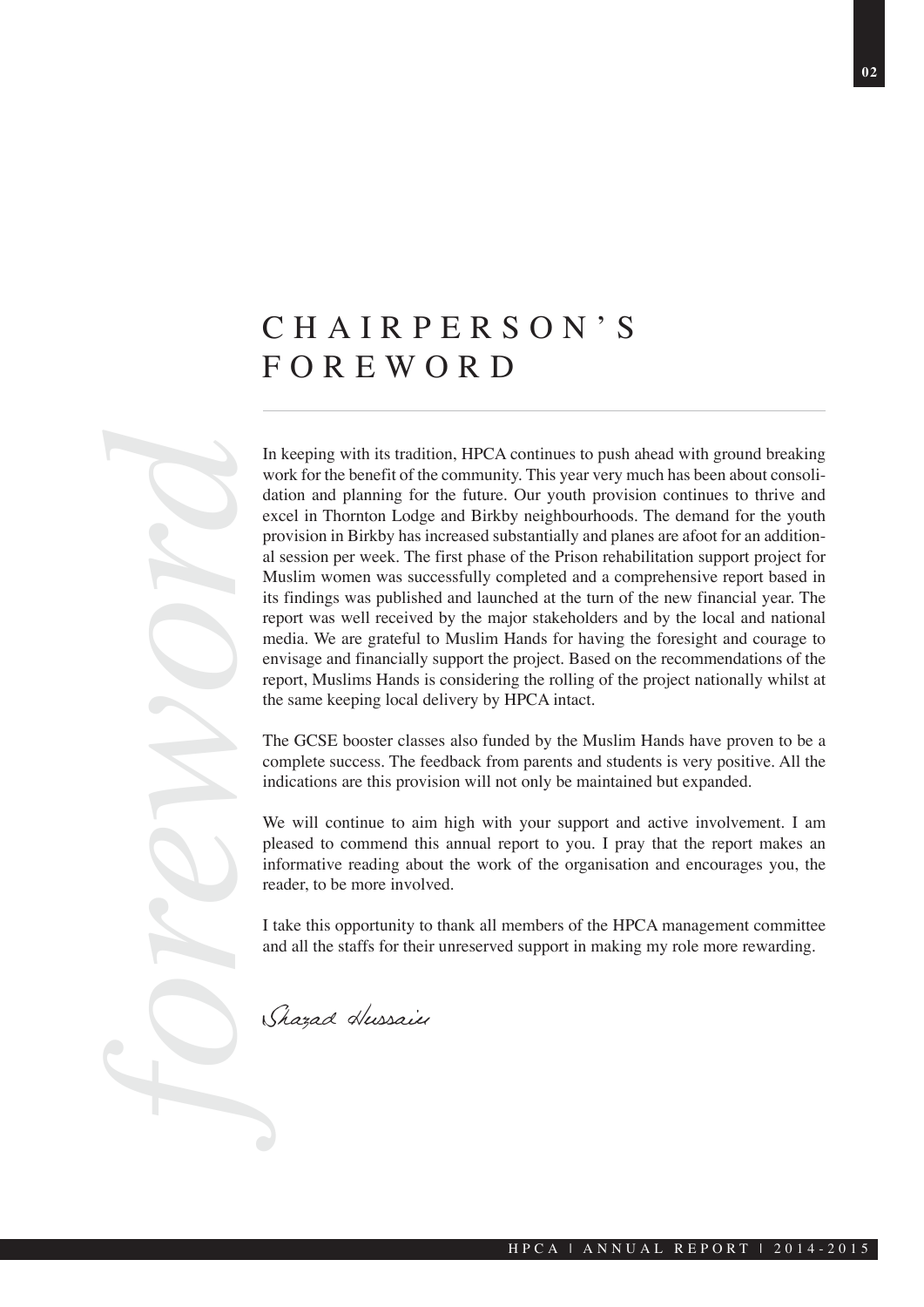# **ANNUAL OVERVIEW**

Presently HPCA has a number of Service Level Agreements (SLA) with Kirklees Council Integrated Youth Support Service (IYSS) and Muslim Hands, and commissioning arrangements with QED and UK Online.

The SLA with IYSS is to deliver four sessions of youth activities in Thornton Lodge neighbourhood and one in Birkby. This has been a rolling SLA that is reviewed annually. The SLA was initially put in place to engage young people of Pakistani/ Kashmiri origin who were found not to be taking up the provision. As result of SLA over the years, HPCA through its youth engagement arm, Pakistani Youth Forum (PYF) has been to strike a right note with young people and their families. This has resulted in a good sustained take up of youth activities by young people from the neighbourhood. This provision acts as a platform for young people to try out and broaden their involvement in other projects leadership programmes, community research, crime preventative work, fund raising for worthy cause, holocaust memorial work, Prevent, community cohesion and speaking for their neighbourhood. Regular activities are supported by project work, visits and excursions. **2014-16** Presently HPCA has a number of Service Level Agreements (Council Integrated Youth Support Service (IYSS) and Muslim missioning arrangements with QED and UK Online.<br>The SLA with IYSS is to deliver four sessions of

All sessions are well attended and enjoyed by young people. Our particular success is around engaging and supporting young women. We make every effort to make our delivery safe and culturally appropriate. All our staffs are well trained, culturally aware and sensitive to parental concerns.

Of course all this would not happen without the much needed support and guidance from the staff of the Kirklees Integrated Youth Support Service. It is only

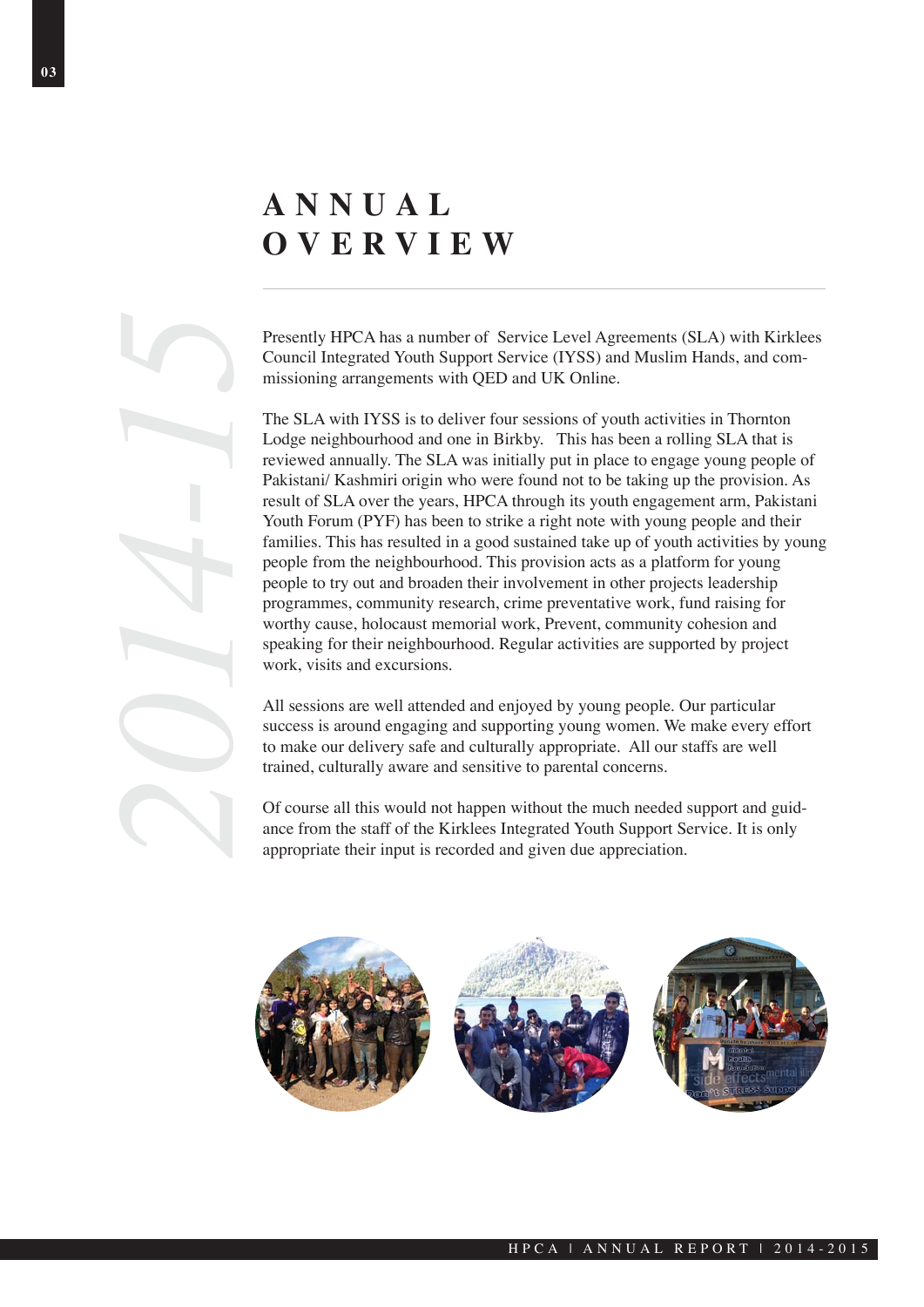# **PROJECT WORK**  YOUTH ENGAGEMENT ACTIVITIES

### *H U D D E R S F I E L D PA K I S TA N I C O M M U N I T Y A L L I A N C E PA K I S TA N I Y O U T H F O R U M ENGAGEMENT THROUGH ACTIVITIES*



CAREER PATH | EDUCATION | COMMUNITY SERVICE / VOLUNTERRING | PEER ROLE MODELS

### BIRKBY/FARTOWN *YOUTH PROVISION*



### THORNTON LODGE *YOUTH PROVISION*

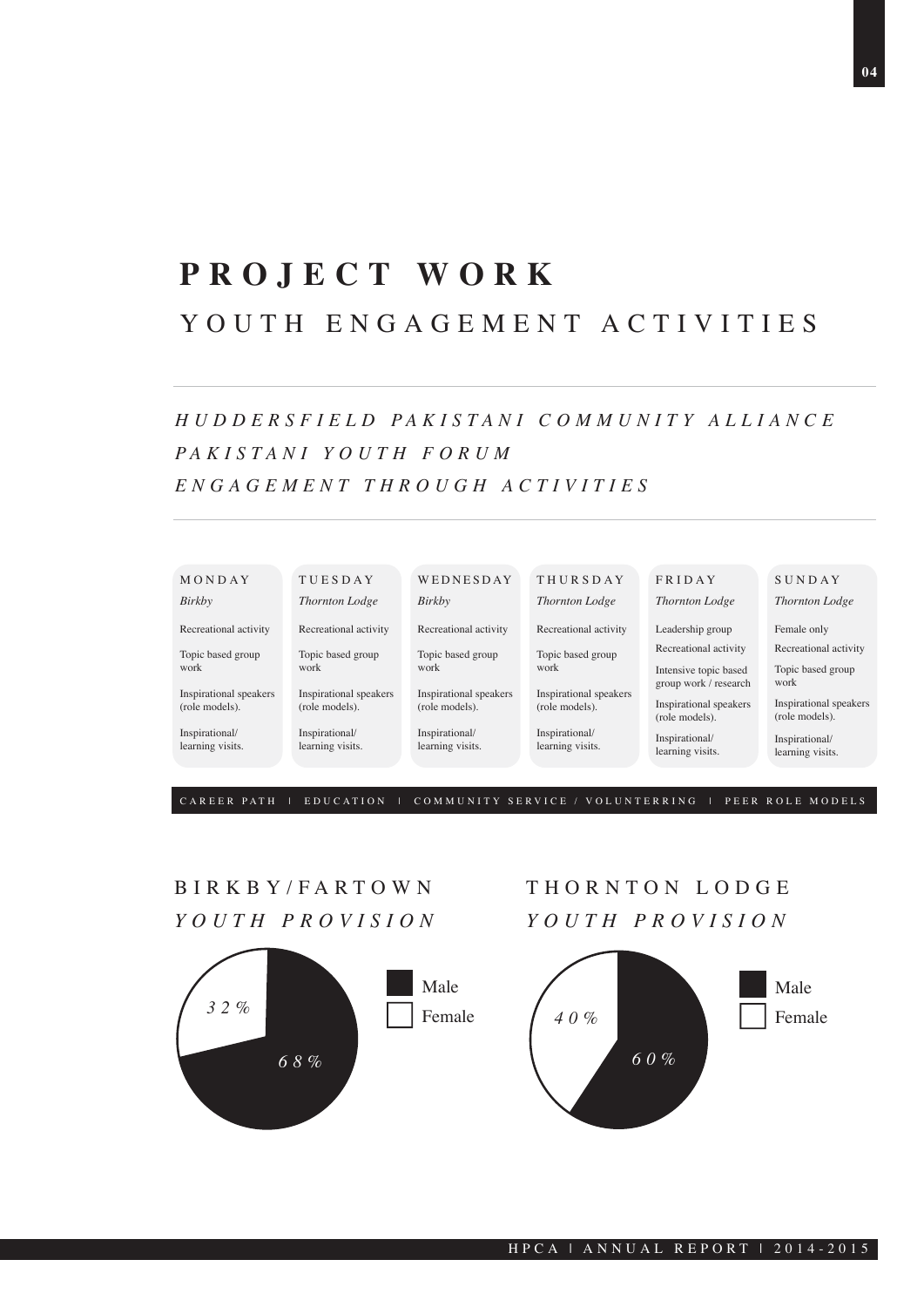# **SECOND CHANCE:FRESH HORIZONS**

REHABILITATION SUPPORT FOR MUSLIM WOMEN PRISONERS.

#### *This was a new and ground breaking project funded by the Islamic International Charity 'Muslim Hands' as part of the charity's work in the UK.*

HPCA was commissioned by Muslim Hands to undertake a pilot project into the needs of Muslim women in prison and some of the additional challenges and issues which may impact on their successful integration back into the society after their release. The pilot lasted over the 18 months culminating into a substantial report entitled "Muslim Women in Prison". The report was published and launched at a successful event of major stakeholders. The reported was well received and commended as a unique, honest, challenging and very practical in its recommendations.

The pilot project concluded: Muslim women in prison do not feature on the radar. Very little is known about the challenges and issues they face on leaving prisons. They have to overcome additional and exceptional challenges and hurdles in the form of rejection, cultural and taboos and forced family/ community isolation. The Muslim community is more accepting of male prisoners, females are marginalised and labelled as bringing 'shame' on the family and community. A range of needs were identified and points of action were highlighted, some in alignment to those of traditional ex-prisoner but mostly additional and exceptional needs for example:



- 1. Settling back into the community: help with housing and benefit entitlement and other entitlements.
- 2. Having to someone to talk to on leaving the prison particularly if they chosen to move a new area. Some women do not move back their towns and cities for the fear of backlash from parents and community as well as general stigma.
- 3. Re uniting with their children, in some cases children may be relocated by the family in Pakistan. In other cases we are finding some of the mothers' children have been adopted or fostered and the mothers would like access or visiting rights.
- 4. Immigration advice and support
- 5. Reconciliation work with parents and the family.

#### PARTICULAR ISSUES:

- Rejection by family and breakdown of the family unit.
- Cultural taboos which make acceptance within the family and the community difficult.
- Isolation and rejection.
- Immigration issues: self and children.
- The majority of cases are demonstrating relocation, unfamiliarity with surroundings.
- Rebuilding self esteem, confidence, re-socialising them as parents, active citizens and as future employees.
- The majority of women we are working with are new Muslim reverts hence they require support and harnessing in their new found faith and morality to remain steadfast and reduce reoffending.

The report was published and widely established and now has become a key document for understanding and formulating policy and practice to help to mitigate needs, issues and concerns of Muslim women prisons. Based on the findings and the recommendations of the report, Muslim Hands have expanded the project nationwide with team of specialists working with different prison establishment and provide advice and practical support matters specific to Muslim women prisoners.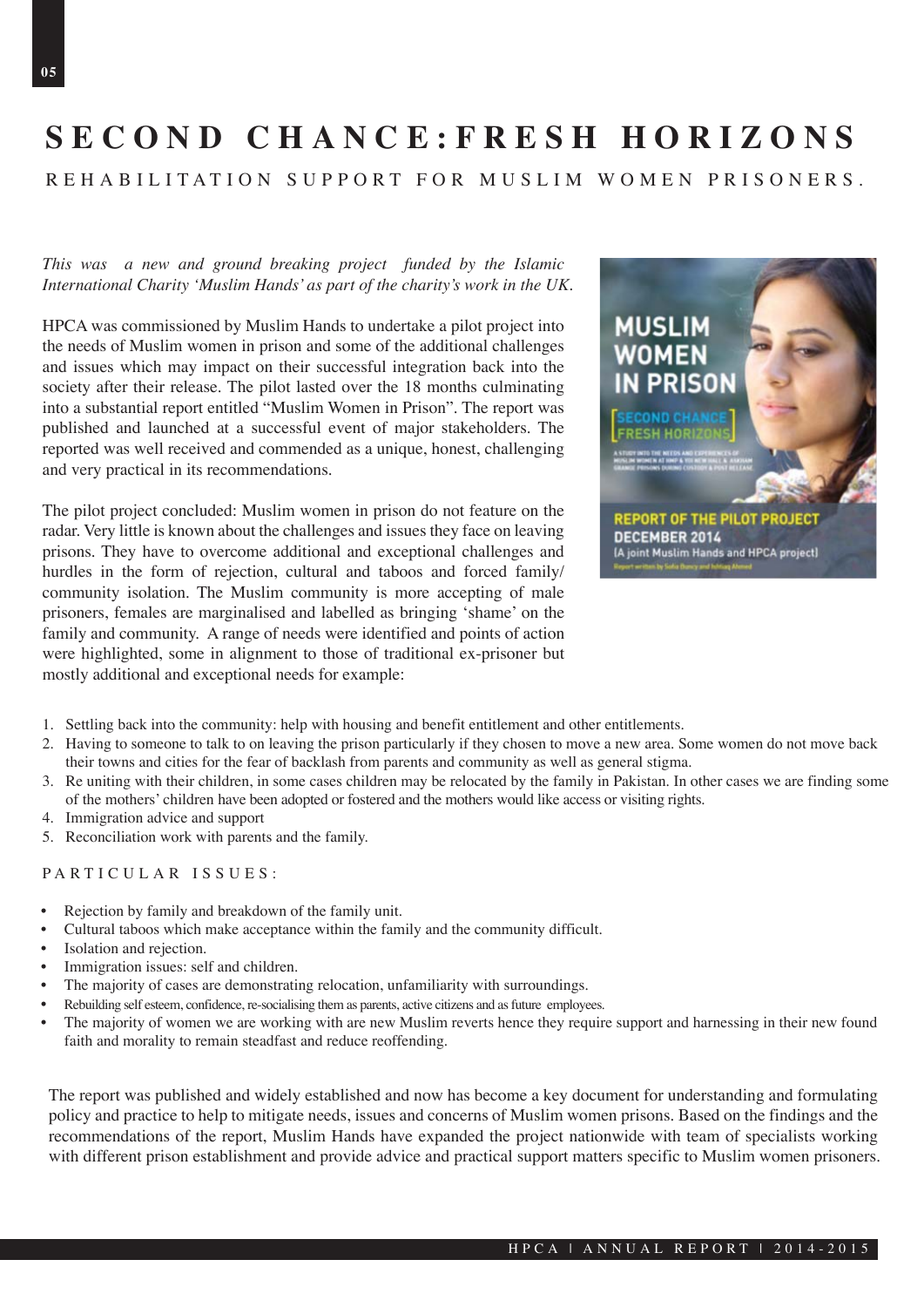







### **GCSE BOOSTER CLASSES:**

This pilot project is funded by Muslim Hands to support Muslim children in year 10 & 11 studying for their GCSEs. The Pilot was to support 12 students but we were oversubscribed. We have increased the available places to 15 students (male/ female equal mix) but there is a demand for more places. The students were taken on the first come, first serve basis.

Students are helped in Maths, Science and English. Already, the benefits of this additional support are there to be seen.

At the start of each subject cohort all the children were assessed by the tutor. These children were reassessed at the end of the each cohort to ascertain progress and to discover that each student had moved a level up from his/ her position.

We would be closely monitoring the performance of these students in GCSEs in their respective schools. The pilot will hopefully highlight and bring to the forth essential learning about the need for embedding additional support to move the Muslim children through the schooling system.

### **UK ONLINE-ENGLISH MY WAY:**

English My Way is a fresh approach to English language learning, focused on supporting adults with no or low levels of English to better integrate with their local communities. The scheme involved offering personalised support to adults on listening and speaking in English. Individuals get a chance to practice having a conversation and in the process learning very basics about how to make a doctor's appointment. The programme will deliver a 24 week blended learning programme, which will be delivered through a mix of tutor-led sessions, online learning and volunteer group activity.

### **NATIONAL CITIZENSHIP SERVICE:**

We have actively been involved on the National Citizens Service (NCS) which is a government-backed programme for 16-17 years old. NCS gives young people a chance to build confidence and independence, and learn the lessons that can't be taught in class by going on residential. Towards the end of the programme young people come back into their own communities and deliver on a community/charitable project. During 2013 our NCS group of young people worked on developing a DVD called ' Young& Fasting' that would raise awareness of fasting. Young people wrote, directed and acted. The DVD idea was so highly recognised that National Citizens Service head office used the video that the young people had developed to train their regional NCS managers on what to expect when delivering NCS programme during the Ramadan month with young people from Muslim faith.

### **CHAND RAAT:**

This was a women only social event held at the Birkby Community Centre. Over 300 women from throughout Huddersfield and the neighbouring areas participated.

The Chand Raat is held in anticipation of the moon sighting for Eid ul Fitre to mark the ending of the Month of Ramadan, the Muslim month of fasting. Women from the community get together to rejoice, celebrate in anticipation of the Eid. The celebrations are also combined to raise funds for various charitable causes.